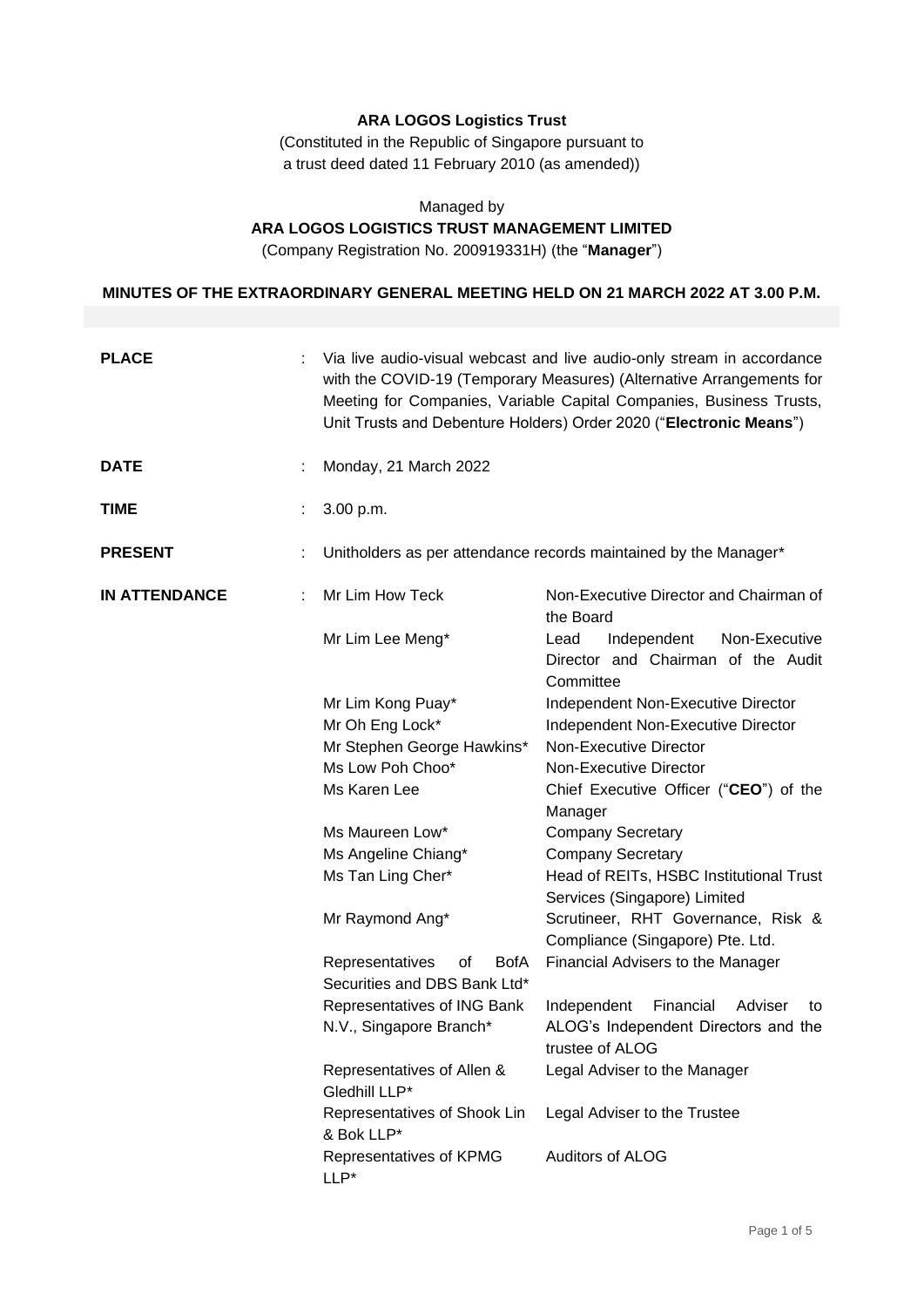Unit Registrar of ALOG

Representatives of Boardroom Limited\* Manager's staff\* Trustee's staff\*

**CHAIRMAN OF MEETING** THE : Mr Lim How Teck

\*Remote attendance

# **1. INTRODUCTION, QUORUM, PRESENTATION AND RESPONSES TO SELECTED SUBSTANTIAL AND RELEVANT QUESTIONS BY CEO**

- 1.1 On behalf of HSBC Institutional Trust Services (Singapore) Limited, the trustee of ALOG (the "**Trustee**") and the Board of Directors of the Manager, Ms Jeanette Pang, the Investor Relations Senior Manager for ARA LOGOS Logistics Trust ("**ALOG**") (the "**Emcee**"), welcomed the unitholders of ALOG ("**Unitholders**") to the extraordinary general meeting of ALOG (the "**EGM**" or the "**Meeting**"). The Emcee explained that in view of the COVID-19 situation, the Manager had chosen to conduct the EGM by electronic means. The Emcee thanked Unitholders for taking time to pre-register for the EGM and for submitting their questions in advance. The Emcee informed Unitholders that the Manager had published its responses to substantial and relevant questions received from Unitholders on ALOG's website and on SGXNET. Also, the Manager would also be addressing selected substantial and relevant questions during the EGM. The Emcee further informed Unitholders that the Scheme Meeting would be held at 3.30 p.m. or right after the conclusion of the EGM, whichever was the later. Thereafter, the Emcee proceeded to introduce the members of the Board of Directors of the Manager.
- 1.2 The Emcee informed Unitholders that pursuant to the Trust Deed constituting ALOG (the "**ALOG Trust Deed**"), the Trustee had nominated Mr Lim How Teck preside as Chairman of the Meeting (the "**Chairman**"). The Emcee further informed Unitholders that as stated in the Notice of EGM, the EGM was being convened to amend the ALOG Trust Deed pursuant to the proposed amendments as described and set out in Appendix F to the Revised Scheme Document.
- 1.3 The Emcee handed the proceedings of the Meeting over to the Chairman. The Chairman thanked Unitholders for their participation in the EGM. Chairman noted that a quorum was present and declared the Meeting open. The Chairman further noted that the Notice of EGM dated 25 February 2022 had been circulated to Unitholders and a copy of the Revised Scheme Document and its Appendices had been made available to Unitholders. The Notice of EGM was taken as read.
- 1.4 The Chairman informed the Meeting that pursuant to Rule 730A(2) of the Listing Manual of Singapore Exchange Securities Trading Limited (hereinafter referred to as the "**SGX-ST**"), resolutions put to the vote at the EGM shall be conducted by poll. In accordance with the COVID-19 (Temporary Measures) Act 2020 and the related order on the conduct of alternative arrangements for general meetings, all votes on the resolutions tabled at the EGM would be by proxy and only the Chairman of the EGM be appointed as proxy. The Chairman informed that, in his capacity as Chairman of the EGM, he had been appointed as proxy by a number of Unitholders and would vote in accordance with the specific instructions of these Unitholders. Given to the current circumstances, all resolutions tabled at the EGM were voted by poll based on the proxy forms that were submitted to the Manager by 3.00 p.m. on 19 March 2022 being at least 48 hours before the EGM. The Chairman further informed that Trusted Services Pte. Ltd.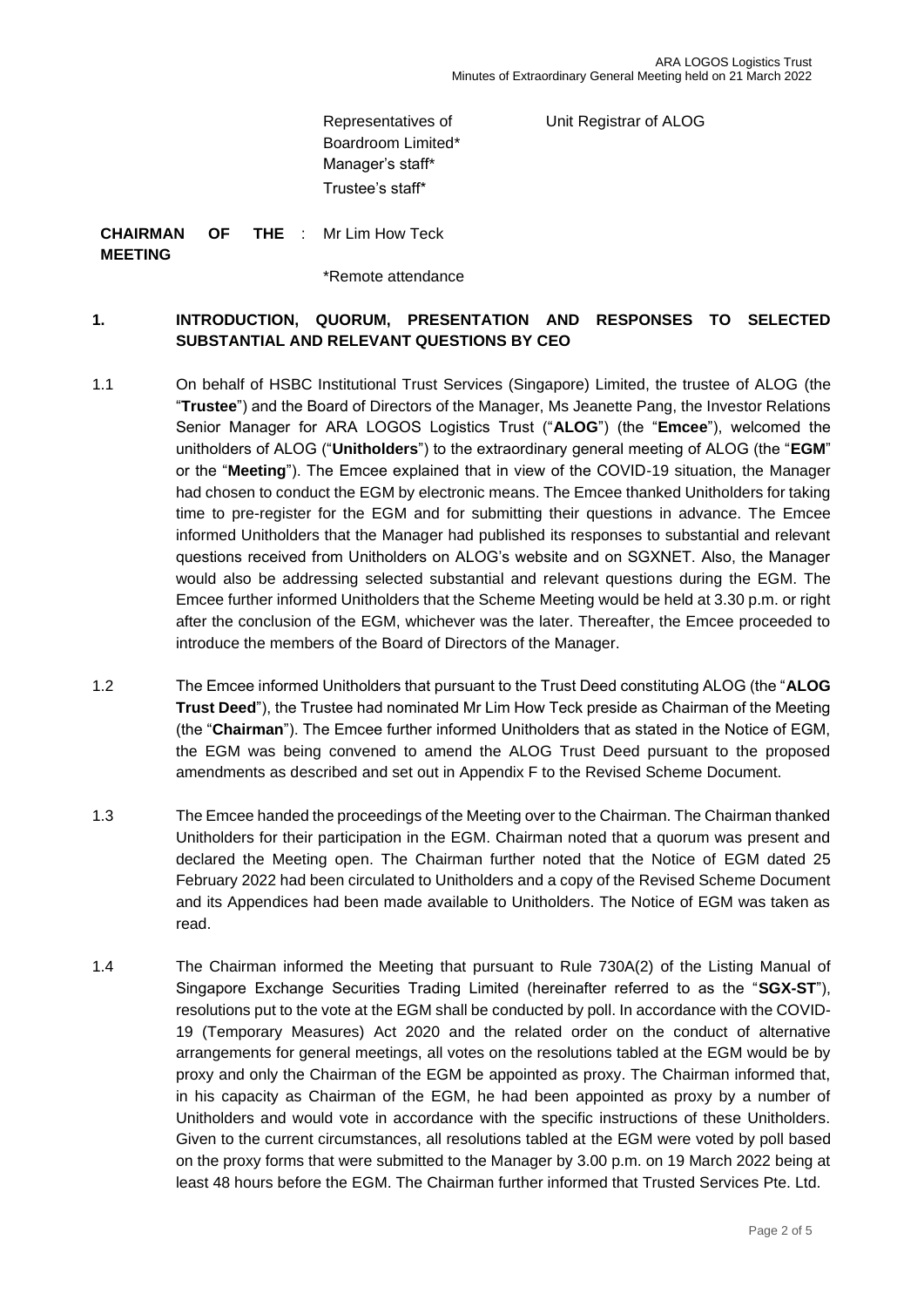had been appointed as Polling Agent to receive and tabulate the proxy forms submitted by Unitholders. The validity of the proxy forms submitted by Unitholders by the submission deadline of 3.00 p.m. on 19 March 2022 had been reviewed and the votes of all such valid proxy forms had been counted and verified by scrutineer, RHT Governance, Risk & Compliance (Singapore) Pte. Ltd. ("**RHT**").

1.5 Before proceeding to the voting and the Resolution, the Chairman called upon Ms Karen Lee, the CEO of the Manager, to deliver a Management presentation on the proposed Merger.

1.6 The Chairman thanked Ms Karen Lee for the presentation and also took the opportunity to thank all Unitholders on behalf of the Board of Directors for submitting their questions prior to the EGM.

The following selected substantial and relevant questions were addressed by Ms Karen Lee:-

Question 1: "Is the revised offer attractive enough for ALOG Unitholders?"

Ms Karen Lee explained that the revised proposal represents an improved set of terms for Unitholders. With the Revised Scheme Consideration, the Consideration Units would increase from 1.6765 to 1.7729 representing a 5.8% increase from the original offer in the number of ESR-REIT units ALOG unitholders would receive. For the cash component, it would increase from 9.5 cents to 9.7 cents, representing a 2.1% increase from the original offer. With the increase in Consideration Units and Cash Consideration, the implied Illustrative Value of the Scheme Consideration based on ESR-REIT's 1-month Volume-Weighted Average Price ("**VWAP**") had increased by 5.3% over the Original Proposal. The Illustrative Value per ALOG Unit also represented a premium of 0.5% - 31.2% when compared to ALOG's 1-month to 24-month VWAP. This also represented a 37.6% premium to ALOG's Net Asset Value ("**NAV**"). Ms Karen Lee pleased to highlight that the transaction remained accretive on a pro forma basis. The historical FY2020 pro forma Distribution Per Unit ("**DPU**") accretion of 12.8% was the highest amongst the five completed Singapore-REIT mergers since 2018. The implied Price over NAV as of 30 Sep 2021 of 1.4 times is also the highest for any precedent Singapore-REIT merger or privatisation since 2014. Further, the Manager also considered the various benefits of the merger versus the limitations associated with remaining as a standalone REIT, for example, both ESR-REIT and ALOG would compete with each other in respect of the areas where they had overlapping mandates. Ms Karen Lee further explained that the relative valuations of ALOG and ESR-REIT would need to be balanced from the perspectives of their respective unitholders.

Question 2: "What are the short to medium term plans to create value for Unitholders if the Merger is successful?"

Ms Karen Lee explained that for post-merger, ESR-REIT and ALOG were expected to create a leading New Economy APAC Singapore-REIT, with access to a pipeline of more than New Economy assets worth US\$59 billion and work-in-progress development pipeline worth US\$10 billion from its sponsor, the ESR Group. E-LOG (new name of enlarged REIT after successful merger between ESR-REIT and ALOG) would first focus on realising the potential of the enlarged platform through the integration of existing ALOG and ESR-REIT teams across core functions and geographies. In doing so, E-LOG's management would not only retain LOGOS' expertise in logistics but also seek to harness synergies with ESR-REIT's and the Sponsor's fully integrated platform and strong tenant network as well as extensive pipeline to continue delivering growth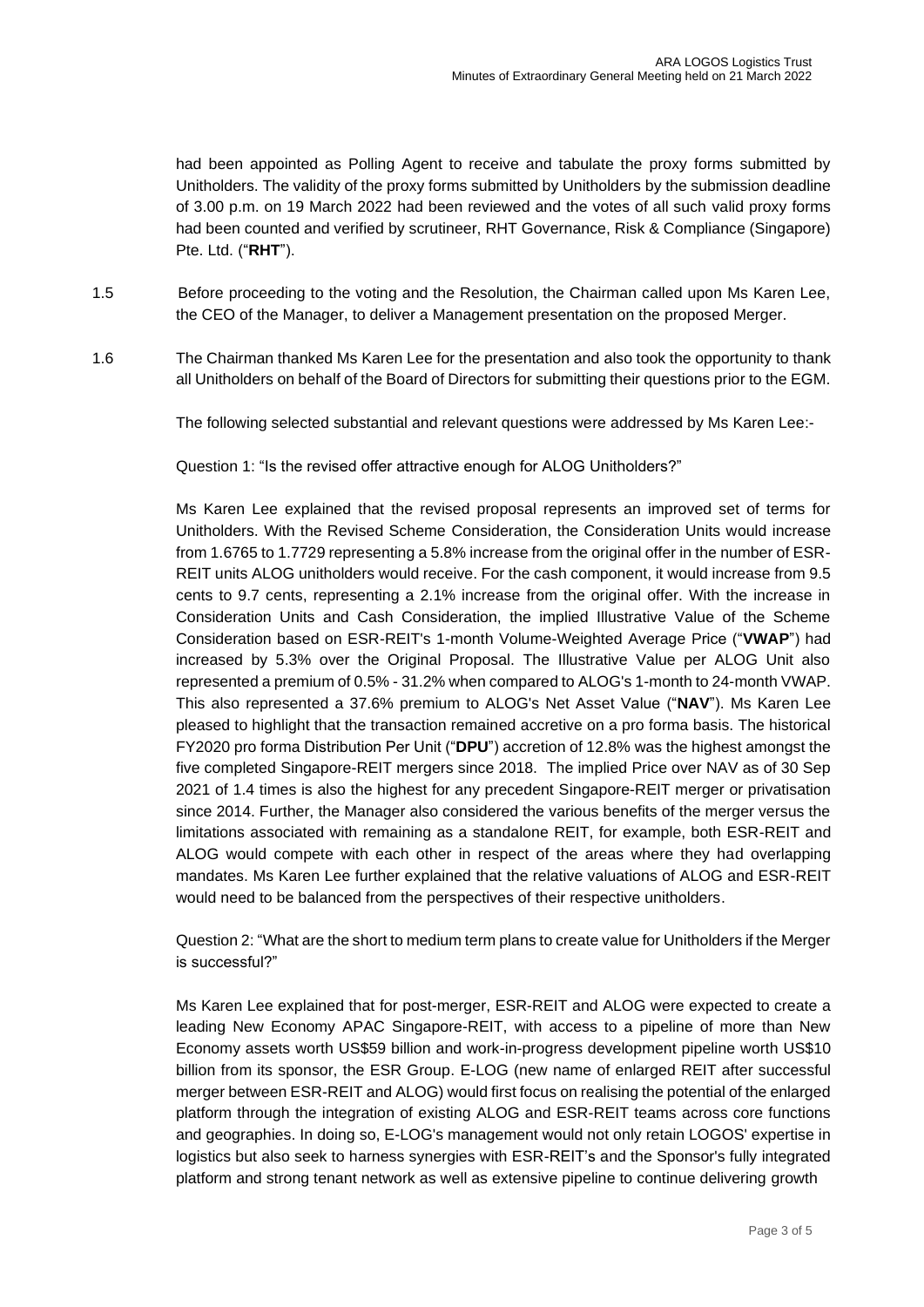for unitholders. ELOG would then focus on the initial pipeline of approximately US\$2.0 billion of visible and executable Asia Pacific New Economy assets from the ESR Group to accelerate the enlarged REIT's growth and seek further accretive acquisition opportunities vis-à-vis potential expansion overseas, with focus on markets in which the Sponsor had an operating platform, footprint, and network. With the enlarged scale of the REIT allowing more competitive sources of capital and greater funding flexibility, the Manager was confident that E-LOG would have a competitive edge to supercharge its growth in an environment where quality New Economy properties are becoming increasingly scarce.

Question 3: "Which overseas markets will ESR-LOGOS REIT expand into post-Merger?"

Ms Karen Lee explained that when considering potential expansion overseas, the enlarged REIT, E-LOG, would focus on markets in which the Sponsor had an operating platform, footprint, and network which include Southeast Asia, China, South Korea, Japan, India, and Australia. This would provide tangible benefits including access to a global tenant network, the ability to leverage on a local presence to de-risk new market entry, improving its deal sourcing network, potential partnership opportunities for new acquisitions and the ability to leverage on ESR Group's capital sourcing network and its capital commitment to E-LOG to fund growth.

# 2 **VOTING OF THE ALOG TRUST DEED AMENDMENTS RESOLUTION**

- 2.1 The Chairman explained that the ALOG Trust Deed Amendments Resolution was an extraordinary resolution to seek the approval of Unitholders to amend the ALOG Trust Deed in the manner set out in Appendix F to the revised scheme document dated 25 February 2022 (the "**Revised Scheme Document**"). "Extraordinary Resolution" means a resolution proposed and passed as such by a majority consisting of 75% or more of the total number of votes cast for and against such resolution at a Meeting. The Chairman further explained that the ALOG Trust Deed Amendments contained provisions that would facilitate the implementation of the trust scheme of arrangement (the "**Scheme**"), by which all of the Units in ALOG would be acquired by the ESR-REIT Trustee on the terms and conditions set out in the Implementation Agreement dated 15 October 2021, as amended by the supplemental letter thereto dated 22 January 2022.
- 2.2 The Chairman informed the Meeting that the ALOG Trust Deed Amendments Resolution was not conditional upon the resolution to approve the Scheme being passed at the Scheme Meeting to be held later.
- 2.3 The Chairman proposed the ALOG Trust Deed Amendments Resolution as set out in the Notice of EGM and put the motion to be tabled for voting. He cast his votes in accordance with voting instructions received.
- 2.4 Based on the votes received, the voting results of the poll were as follows: